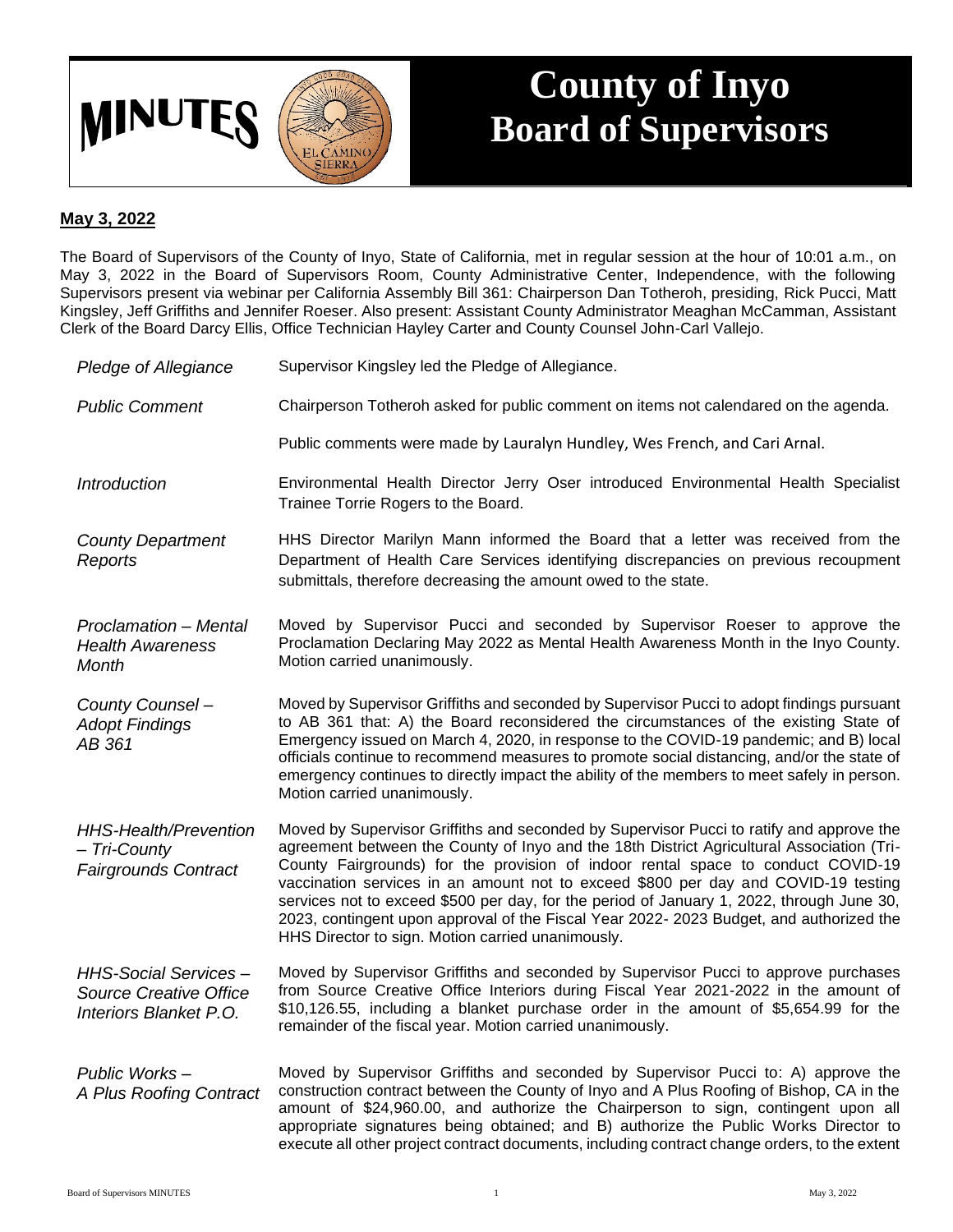permitted by Public Contract Code Section 20142 and other applicable laws. Motion carried unanimously.

| $Sheriff-$<br><b>Patrick Leahy</b><br><b>Bulletproof Vest</b><br>Program<br><b>Application Submittal</b> | Moved by Supervisor Griffiths and seconded by Supervisor Pucci to authorize the submittal<br>of the U.S. Department of Justice Patrick Leahy Bulletproof Vest Program application for<br>2022. Motion carried unanimously.                                                                                                                                                                                                                                             |
|----------------------------------------------------------------------------------------------------------|------------------------------------------------------------------------------------------------------------------------------------------------------------------------------------------------------------------------------------------------------------------------------------------------------------------------------------------------------------------------------------------------------------------------------------------------------------------------|
| <b>HHS-Social Services-</b><br><b>CMSP</b> Presentation                                                  | Presentation received from County Medical Services Program (CMSP) Executive Director<br>Kari Brownstein, including an update on Connect to Care and other CMSP programs<br>available to Inyo County residents.                                                                                                                                                                                                                                                         |
| <b>HHS-Behavioral Health</b><br>- Amending Authorized<br>Strength                                        | Moved by Supervisor Kingsley and seconded by Supervisor Griffiths to amend the<br>Authorized Strength in Behavioral Health by deleting one (1) part-time Psychotherapist,<br>Range PT 81 (\$36.97-\$44.95) and adding one full-time Psychotherapist, Range 81 (\$6,207-<br>\$7,792) for jail-based services. Motion carried unanimously.                                                                                                                               |
| Clerk of the Board-<br><b>Approval of Minutes</b>                                                        | Moved by Supervisor Pucci and seconded by Supervisor Roeser to approve the minutes of<br>the regular Board of Supervisors meetings of April 12, 2022 and April 19, 2022. Motion<br>carried unanimously.                                                                                                                                                                                                                                                                |
| <b>Board Member and</b><br><b>Staff Reports</b>                                                          | Supervisor Kingsley said he attended meetings of the Rural County Representatives of<br>California and National Association of Counties Western Interstate Region board meetings<br>and met with constituents, and will be attending next week's Standing Committee in L.A.<br>and a WIR conference in Anchorage, AK in two weeks. He also said he attended the funeral<br>of former Supervisor Paul Payne, and would like to have the meeting adjourned in his honor. |
|                                                                                                          | Supervisor Roeser reported working with constituents, attending meetings of the Southern<br>Inyo Airport Advisory Committee, First 5, WIR, and Eastern Sierra Sustainable Recreation<br>Partnership, and announced two different townhalls for veterans being hosted next week.                                                                                                                                                                                        |
|                                                                                                          | Supervisor Pucci said he attended the Fishing Opener Press Reception, Northern Inyo<br>Airport Advisory Commission meeting, and a flag raising ceremony for Mental Health<br>Awareness Month, and will attend the Standing Commission meeting in L.A. next week.                                                                                                                                                                                                       |
|                                                                                                          | Chairperson Totheroh reported attending the flag-raising last week commemorating Mental<br>Health Awareness Month and the Northern Inyo Airport Advisory Committee last night, and<br>will have a special ESCOG meeting Friday.                                                                                                                                                                                                                                        |
|                                                                                                          | Supervisor Griffiths reported working with constituents and attending a First 5 meeting, the<br>Fishing Opener Press Reception, and an Eastern Sierra Sustainable Recreation<br>Partnership meeting; and mentioned there is a Caltrans memorial tomorrow, a Cerro Coso<br>Community College graduation on Friday, and the Choo-Choo Swap Meet Saturday.                                                                                                                |
| Recess/Reconvene                                                                                         | The Chairperson recessed the meeting for a break at 10:53 a.m. and reconvened the<br>meeting at 11:03 a.m. with all Board members present.                                                                                                                                                                                                                                                                                                                             |
| USFS/BLM-<br><b>Presentation on Wildfire</b><br>Conditions                                               | The Board received a presentation on wildfire conditions from Inyo National Forest and<br>Bureau of Land Management staff, Inyo National Forest Supervisor Lesley Yen, Inyo<br>National Forest/Bishop BLM Interagency Fire Management Officer Larry Pingel, BLM<br>Assistant District Fire Management Officer Central California Region Lance Rosen, BLM<br>Supervisory Natural Resource Specialist for Fuels and Vegetation Management Heather<br>Stone.              |